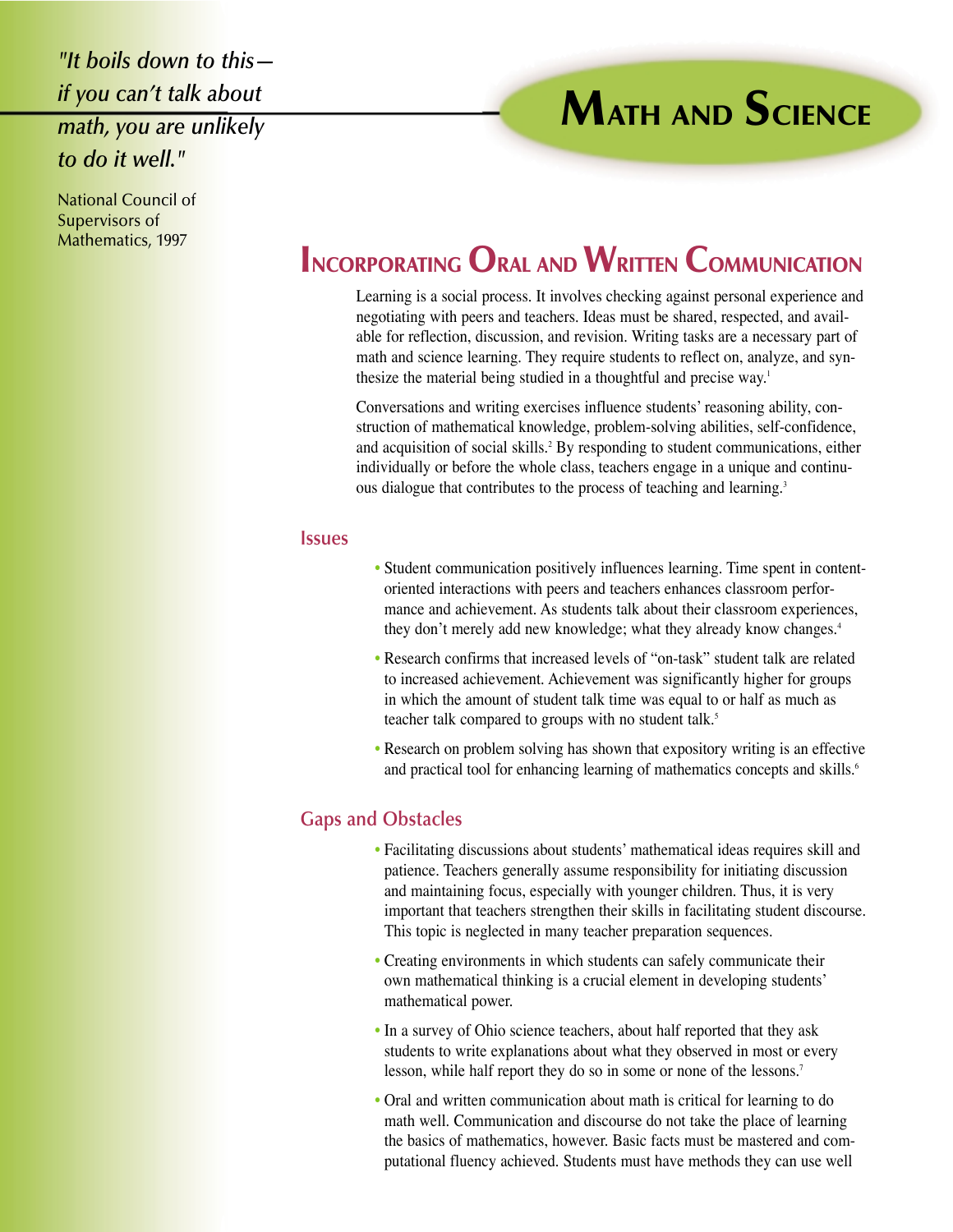and that produce correct answers. This skill is an essential underpinning of being able to communicate mathematically.<sup>8</sup>

## **Routes and Destinations**

- Teachers can reinforce classroom communication skills and help students understand the value of focused conversation and writing when they:
	- Teach what is expected by sharing the norms and routines of communication.
	- Pose questions and tasks that elicit, engage, and challenge each student's thinking.
	- Listen carefully to students' ideas.
	- Arrange seating so that students can easily see classmates as they speak.
	- Encourage and monitor each student's communication and participation.
- Promoting classroom discourse demands that teachers be able to think quickly on their feet and make minute-by-minute decisions regarding:
	- When to join a group quietly without comment.
	- When to elaborate, provide information, clarify an issue, or model a problem.
	- When to let a student or group struggle with a difficulty.
	- When and how to attach appropriate mathematical notation and language to students' ideas.
- Students in the classroom should be involved in communication in which they:
	- Clarify and justify their ideas orally and in writing.
	- Think about a focus question individually before discussing it in class.
	- Provide an audience for their peers by speaking to, questioning, and listening to one another.
	- Write or discuss ideas with a partner before sharing with the whole group.
	- Seek clarification when they don't understand a question or statement.

Students develop proficiency in the language of mathematics through active use of that language in meaningful contexts.<sup>9</sup> Math teachers must promote students' ability to ask questions, share ideas, and communicate thinking in a dynamic environment of learning. Students who talk and write about mathematics as a way of making sense of the world are more likely to be able to use their own questions in the future to direct their learning and their work.

Adapted from *Minnesota K-12 Mathematics Framework,* SciMathMN, 1998